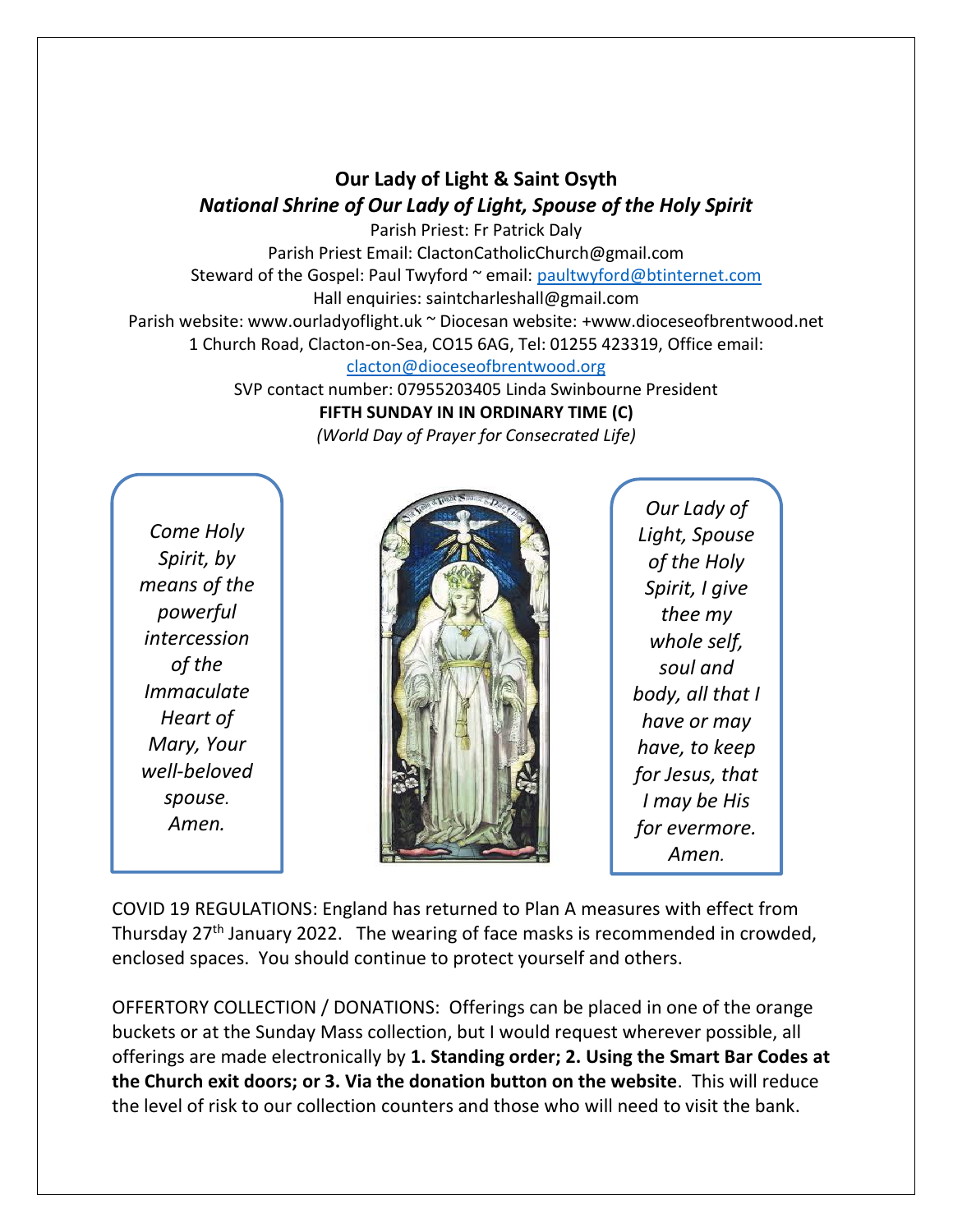Electronic offerings greatly reduce our bank charges. The bank details are: **Bank Title: Catholic Church Clacton-on-Sea, Sort Code 401322, Account Number: 41020463.** Members of the gift-aid scheme should quote their name and gift aid number in the Reference. Funds received last week:

Electronic Offerings £570.92 of which £300.00 was gift aided.

Collection Offerings £646.52 of which £174.10 was gift aided.

Grib Offerings £101.15 of which 29.00 was gift aided.

Thank you for your generosity, for Gift Aiding your offerings, and for your support of the Parish. Fr Patrick.

## LUKE 5:1-11

In the Gospel from Luke, we are given witness to the calling of Peter and the Twelve Apostles by Jesus. Jesus tells them to 'Put out into deep water and pay out your nets for a catch'. Following the great catch of fish, Simon Peter falls at the knees of Jesus saying, 'Leave me, Lord; I am a sinful man'. Jesus calls Simon and the Twelve Apostles to follow Him. They all leave everything behind and followed Him. Jesus called these men to follow Him to proclaim the Gospel.

At our Baptism, we became temples of the Holy Spirit. We became members of the mystical Body of Christ. At our Baptism, we were anointed with the oil of Chrism and commissioned to proclaim the Gospel. God has prepared us for this mission. The Gospel is the means of the salvation of the world. The Gospel is Jesus Christ born, died, and raised from the dead. He is the 'Lamb who takes away the sins of the world'. He has called each Baptised Christian to 'Put out into deep' and to proclaim His Holy Gospel. The future of humanity depends on our response. Are we prepared to put God before everything else in our lives? Are we prepared to proclaim the Gospel to those we meet?

SVP MEETING: In the presbytery at 7.00 pm on Thursday  $17<sup>th</sup>$  February – new members always welcome.

SVP VISITS: If anybody would like a visit from the SVP, please speak to Fr Patrick or contact Linda Swinbourne on 07955203405.

FR PATRICK: will be on retreat from Tuesday 15<sup>th</sup> to Thursday 24<sup>th</sup> February. Fr Gerald Gostling will be providing cover in the parish.

SECOND COLLECTION: This weekend for the Lourdes Sick & Helpers Fund. You can give by placing your offering in the black buckets or online quoting 'Lourdes' in the reference.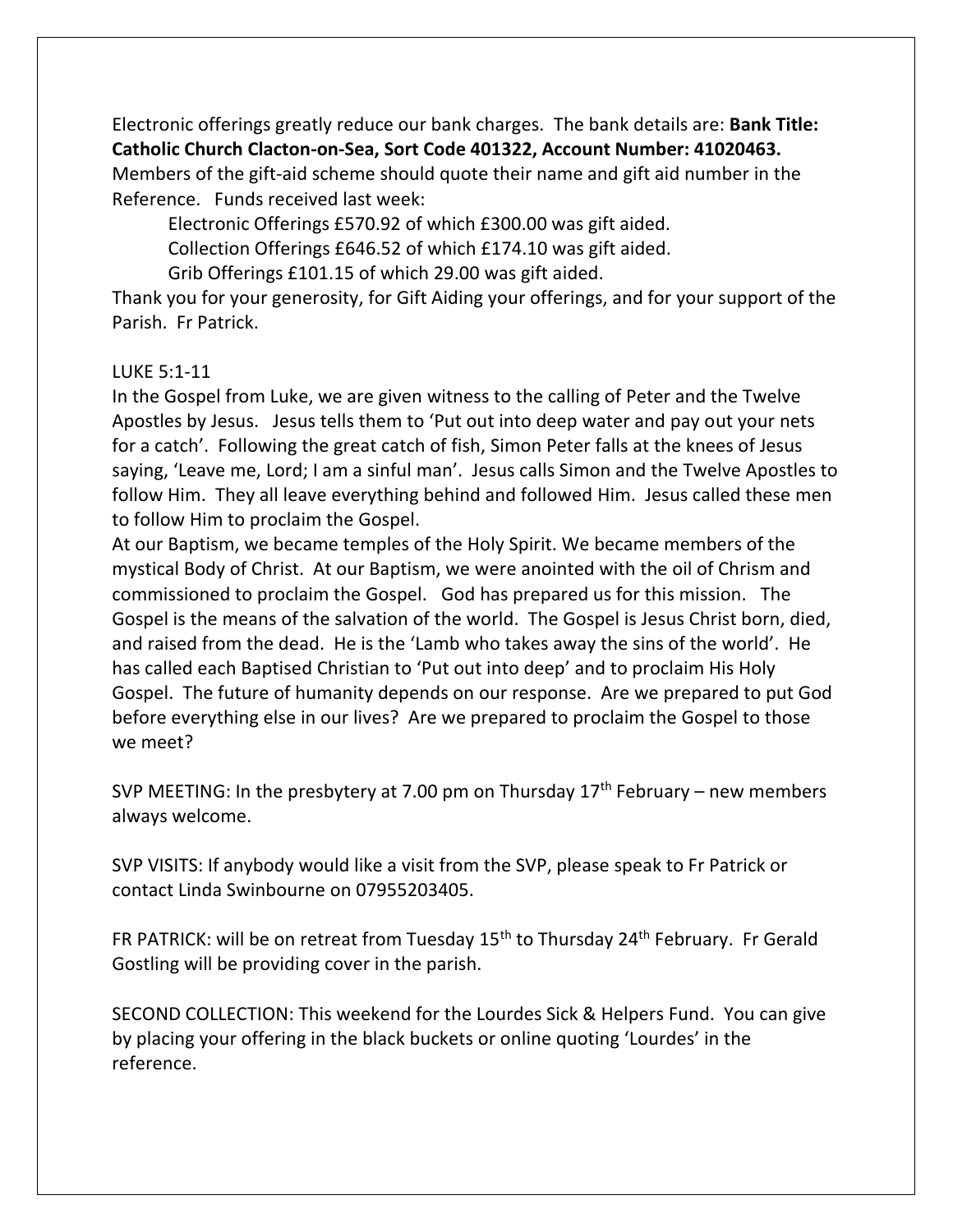| THIS WEEK'S SERVICES.                    |                       |                                     |  |
|------------------------------------------|-----------------------|-------------------------------------|--|
| Saturday 5 <sup>th</sup> February 2022.  | 9.30 am.              | <b>MASS: Betty Morton RIP</b>       |  |
| Memorial of St Agatha, V, M.             |                       | David Latto.                        |  |
| Saturday 5 <sup>th</sup> February 2022.  | 11.00 am to 12.00 pm. | <b>SACRAMENT OF</b>                 |  |
|                                          |                       | <b>RECONCILIATION:</b>              |  |
|                                          |                       | Confessions will be heard in        |  |
|                                          |                       | the Sacristy.                       |  |
| Saturday 5 <sup>th</sup> February 2022.  | 11.00 am to 1.00 pm.  | Church is open for private          |  |
|                                          |                       | prayer with Exposition of the       |  |
|                                          |                       | <b>Blessed Sacrament.</b>           |  |
| Saturday 5 <sup>th</sup> February 2022.  | 12.00 pm.             | THE HOLY ROSARY.                    |  |
| Saturday 5 <sup>th</sup> February 2022.  | 6.00 pm.              | <b>MASS: Catherine &amp; Graham</b> |  |
| Vigil of the Fifth Sunday in             |                       | <b>Baudains Intentions</b>          |  |
| Ordinary Time. (C).                      |                       | Angela.                             |  |
| Sunday 6 <sup>th</sup> February 2022.    | 8.30 am.              | <b>MASS: Una McCormack RIP</b>      |  |
| The Fifth Sunday in Ordinary             |                       | May, Noel, Theresa &                |  |
| Time. $(C)$                              |                       | Pauline.                            |  |
| (World Day of Prayer for                 |                       |                                     |  |
| Consecrated Life).                       |                       |                                     |  |
| Sunday 6 <sup>th</sup> February 2022.    | 10.30 am.             | <b>MASS: Serena Deady RIP</b>       |  |
|                                          | <b>FAMILY MASS.</b>   | Kandiah & Deady Family.             |  |
| Sunday 6 <sup>th</sup> February 2022.    | 2.00 pm.              | <b>BAPTISMS: Molly &amp; Julie</b>  |  |
|                                          |                       | Harman-Page.                        |  |
| Monday 7 <sup>th</sup> February 2022.    | 9.00 am.              | <b>MASS: Serena Deady RIP</b>       |  |
|                                          |                       | Theresa McCarron.                   |  |
| Tuesday 8 <sup>th</sup> February 2022.   | 9.00 am.              | <b>MASS: Serena Deady RIP</b>       |  |
|                                          |                       | Sarah Cooper.                       |  |
| Friday 11 <sup>th</sup> February 2022.   | 9.00 am.              | MASS: Maureen & Bernie              |  |
| Diocesan Feast of Our Lady               |                       | Haugh RIP                           |  |
| of Lourdes.                              |                       | Eileen, Niamh, & Cara               |  |
|                                          |                       | Morley.                             |  |
| Saturday 12 <sup>th</sup> February 2022. | 9.30 am.              | <b>MASS: Vera Andrews RIP</b>       |  |
|                                          |                       | Sydney, Sonya & Shane               |  |
|                                          |                       | Andrews.                            |  |
| Saturday 12 <sup>th</sup> February 2022. | 11.00 am to 12.00 pm. | <b>SACRAMENT OF</b>                 |  |
|                                          |                       | <b>RECONCILIATION:</b>              |  |
|                                          |                       | Confessions will be heard in        |  |
|                                          |                       | the Sacristy.                       |  |